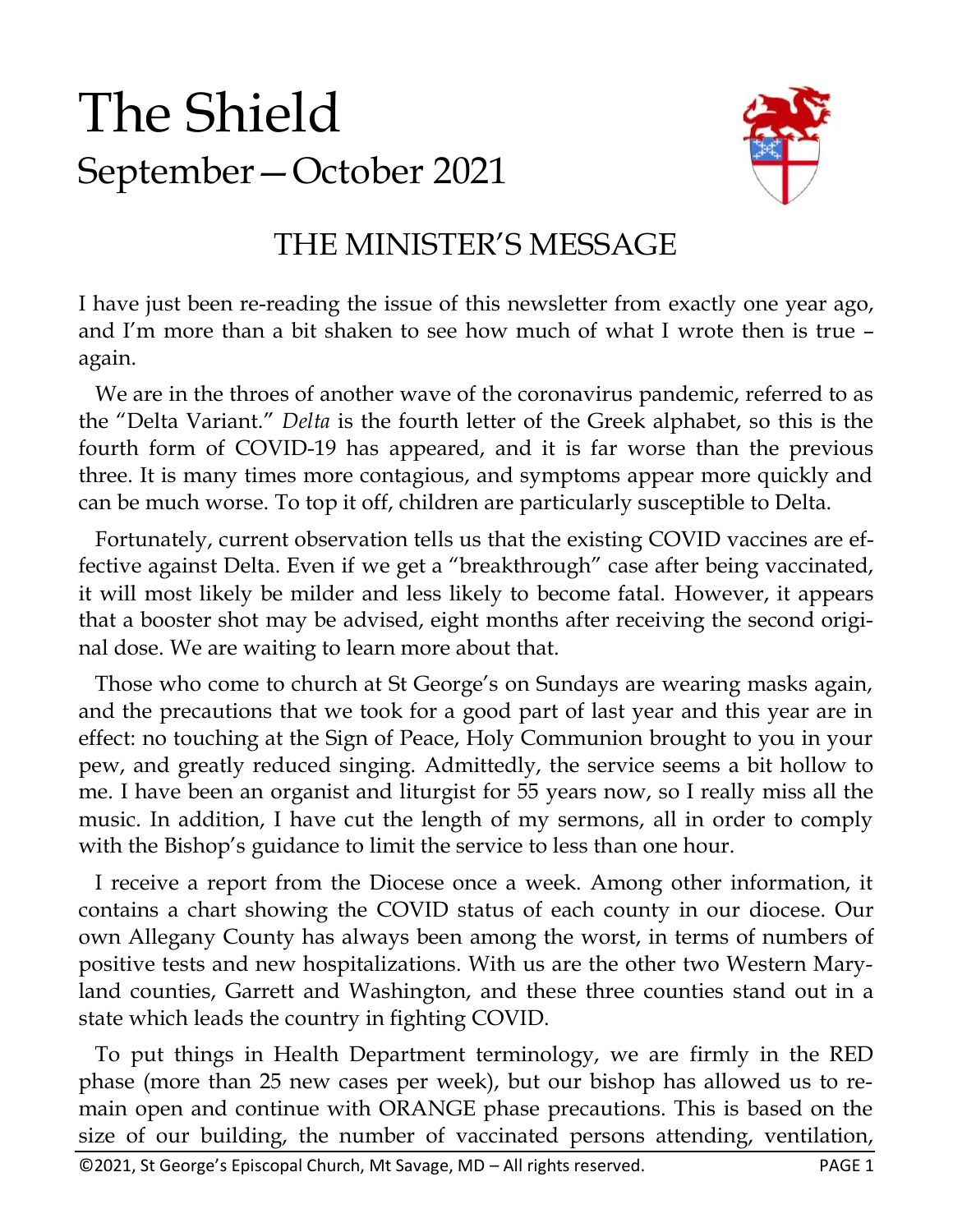masking, and sanitizing. We are grateful for that, because RED precautions would mean we would have to close the church and return to online-only worship.

 But it's too easy to see only the dark side of the situation. I am truly happy to see familiar faces return each week and participate enthusiastically and reverently in our worship. I am glad that we can open the doors and windows to let in fresh, clean air. I am most happy that I can serve St George's in peace, hope, and love.

 I see signs of hope all around, and I refuse to be discouraged by apparent set-backs. More people are getting vaccinated, perhaps out of fear or a realization that the danger to them is real and serious. Many people are wearing masks whenever they go out in public or to any place where they cannot know whether the people around them have been vaccinated (in a grocery store, for example). Schools are taking precautions and all medi-



cal facilities require masking. I am confident that, sooner or later, the coronavirus will either die off or become something minor that we take for granted and learn to live with.

 Most importantly, I trust in God. I am not naïve enough to think that prayer alone will eliminate the virus, because history is full of epidemics and pandemics, and I'm sure a lot of prayers for relief were prayed fervently and sincerely. I absolutely reject any idea that this illness is some kind of punishment or revenge from God. The God I believe in is a God of unchanging love and care.

 Finally, the most helpful idea I can think of is to remember that *we are all in this together*. Love of God and neighbor means each of us doing all we can to help and protect those around us – getting vaccinated, wearing masks, distancing, washing or disinfecting our hands often, and avoiding places where spreading the virus is likely. Another important thing is to listen carefully and evaluate any and all information we might hear, and to reject wild accusations or conspiracy theories. Taking care of ourselves and those we love, while ignoring unreliable information, are keys to success in our passage through this difficult time.

 I think the most appropriate scripture passage that gives us perspective for these challenging days is found in the Book of Ecclesiastes, chapter 3, verses 1 to 8:

*To every thing there is a season, and a time to every purpose under the heaven: A time to be born, and a time to die; a time to plant, and a time to pluck up that which is planted;*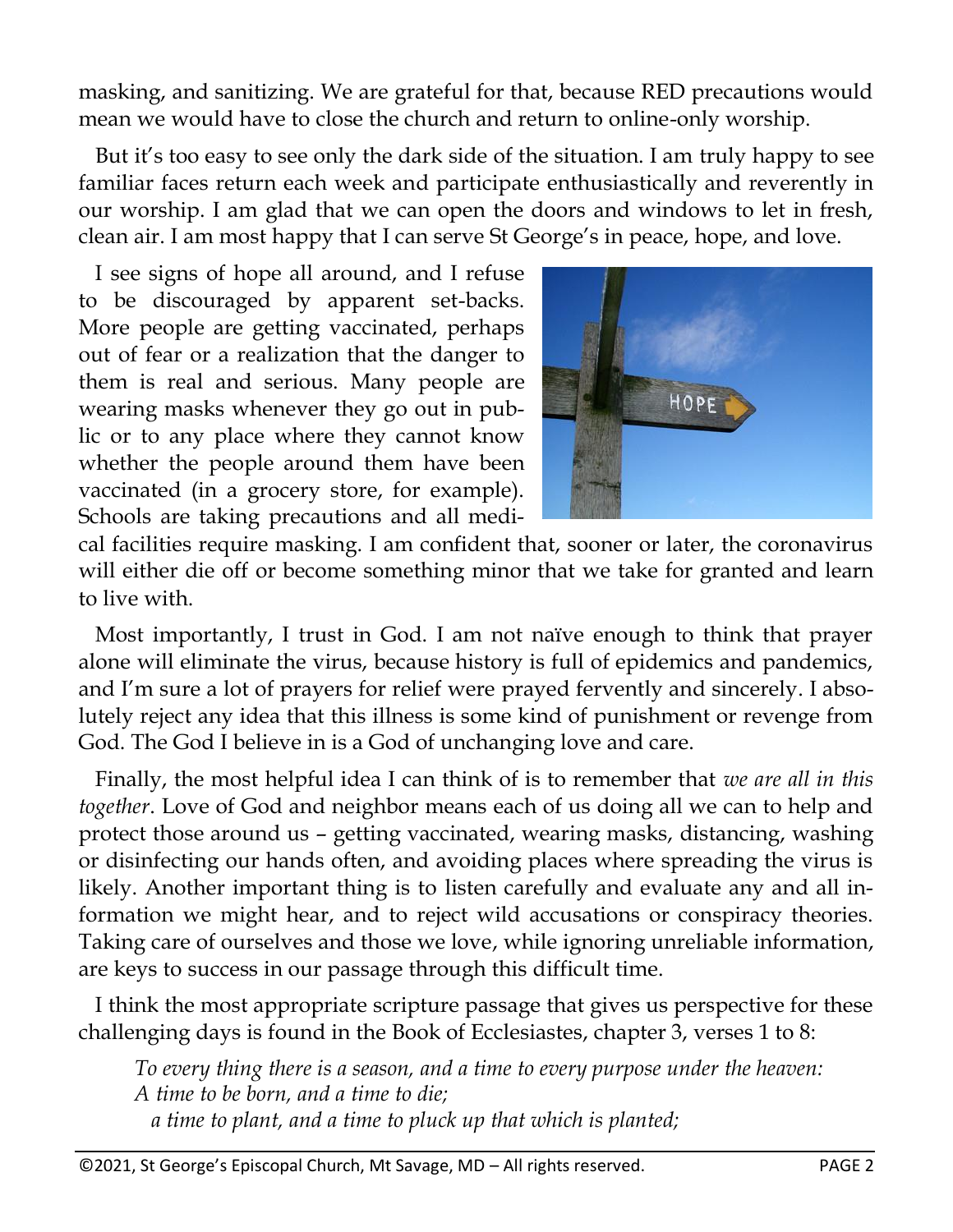*A time to kill, and a time to heal; a time to break down, and a time to build up;*

- *A time to weep, and a time to laugh; a time to mourn, and a time to dance;*
- *A time to cast away stones, and a time to gather stones together;*

 *a time to embrace, and a time to refrain from embracing;*

*A time to get, and a time to lose; a time to keep, and a time to cast away;*

*A time to rend, and a time to sew; a time to keep silence, and a time to speak;*

*A time to love, and a time to hate; a time of war, and a time of peace.*

This, too, shall pass, and never forget God's love for us is eternal and undying.

May God bless and keep us all!

**Father Tom +**

#### James Writes to Us Today

*Sermon preached on 19 September 2021 Text: James 3:14 through 4:3*

For most of this summer, we have been reading lessons from the Epistle of James. This is a very unusual book. We don't know exactly who wrote it, or even if his name was really James.



 The gospels tell us of two men named James (*Jacob* in Hebrew). The more well-known is the one always paired with John – the two are called "the sons of Zebedee." James and John were among the first four disciples that Jesus called, and they seemed to be with him everywhere he went..

 Another James is listed among the disciples: James the son of Alphaeus. He is a minor character in the gospels. In fact, he has been called "St James the Lesser." Many scripture scholars believe there is a third James who is mentioned even less, and that Jesus had a brother named James.

*"[Jesus] came to his hometown and began to teach the people in their synagogue, so that they were astounded and said, "Where did this man get this wisdom and these deeds of power? Is not this the carpenter's son? Is not his mother called Mary? And are not his brothers James and Joseph and Simon and Judas?" —Matthew 13:54-55 NRSV*

 Some people find this passage troubling, because they believe that Mary never had any other children, but others think that Joseph might have had a wife who died before he met and married Mary. These could be Jesus' step-brothers, children of Joseph, but not of Mary. Roman Catholics do not accept this explanation. They prefer to call them "cousins" or "kinsmen" of Jesus.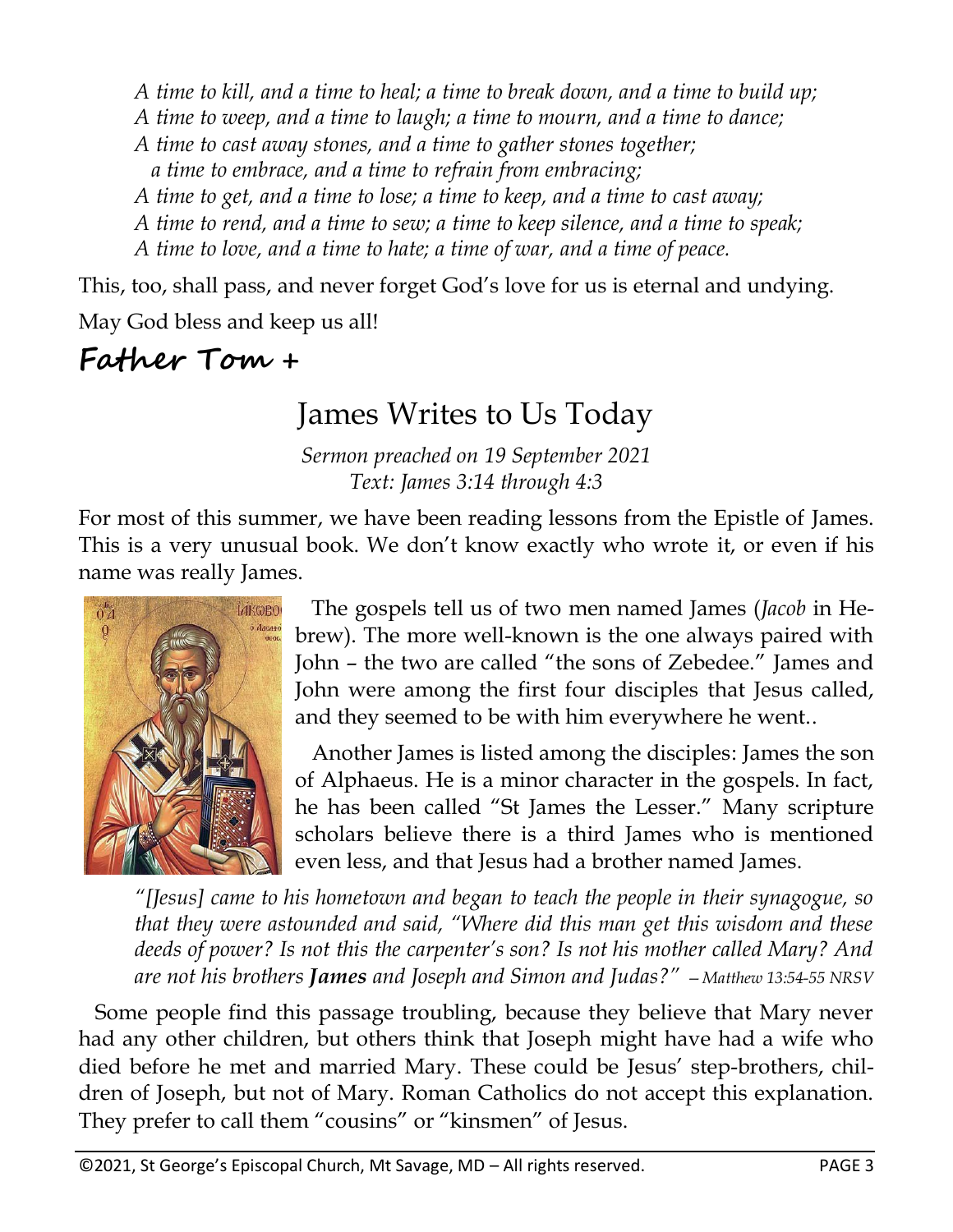There is an early Christian tradition that this "brother" of Jesus became the bishop of the church in Jerusalem after the death of Peter. Eastern Orthodox Christians call him "James the Just" or "James the Righteous." Some even call him "James, the brother of God." He is thought to be the James mentioned in Acts 21:18.

 As is often the case with early Christian history, we just don't know for sure who this writer was, but do we have his letter of five short chapters.

 However, even his brief epistle is a subject of debate. Martin Luther had so many doubts about this letter – mostly because it was clearly addressed to Jewish Christians – that he removed it from his translation of the New Testament and put it in an appendix.

 Whoever wrote it, this epistle has a lot to say, not only to Jewish Christians 2000 years ago, **but to us today**.

The epistle begins with these words:

*James, a servant of God and of the Lord Jesus Christ, To the twelve tribes in the Dispersion: Greetings.*

 As we have heard over the summer lessons, one of the main ideas of the Letter of James is how important it is for *faith* to be fulfilled by *works*. In other words, it is not enough to say we believe in Jesus. We must live and do as he taught, and follow his commandments. "Faith without works is dead." —*James 2:17*

Faith **Without** Works is Dead

 Despite all this, James' letter is quite amazing. I think we can all see that it could have been written today, for us, to address what is going on in our world right now.

Imagine the letter began with different words:

*James, a servant of God and of the Lord Jesus Christ, To Christians of the 21st century: Greetings.*

 And then, in chapter 3, James goes on to warn us: "Who are the people among you that are considered wise and understanding?" Immediately, we can all think of people who this might be.

 He tells those wise and understanding people: "Show by your good life that your works – *remember that James says faith without works is meaningless* – are done with gentleness and wisdom."

 In other words, live a good life, and make sure that you always act with kindness and think of others.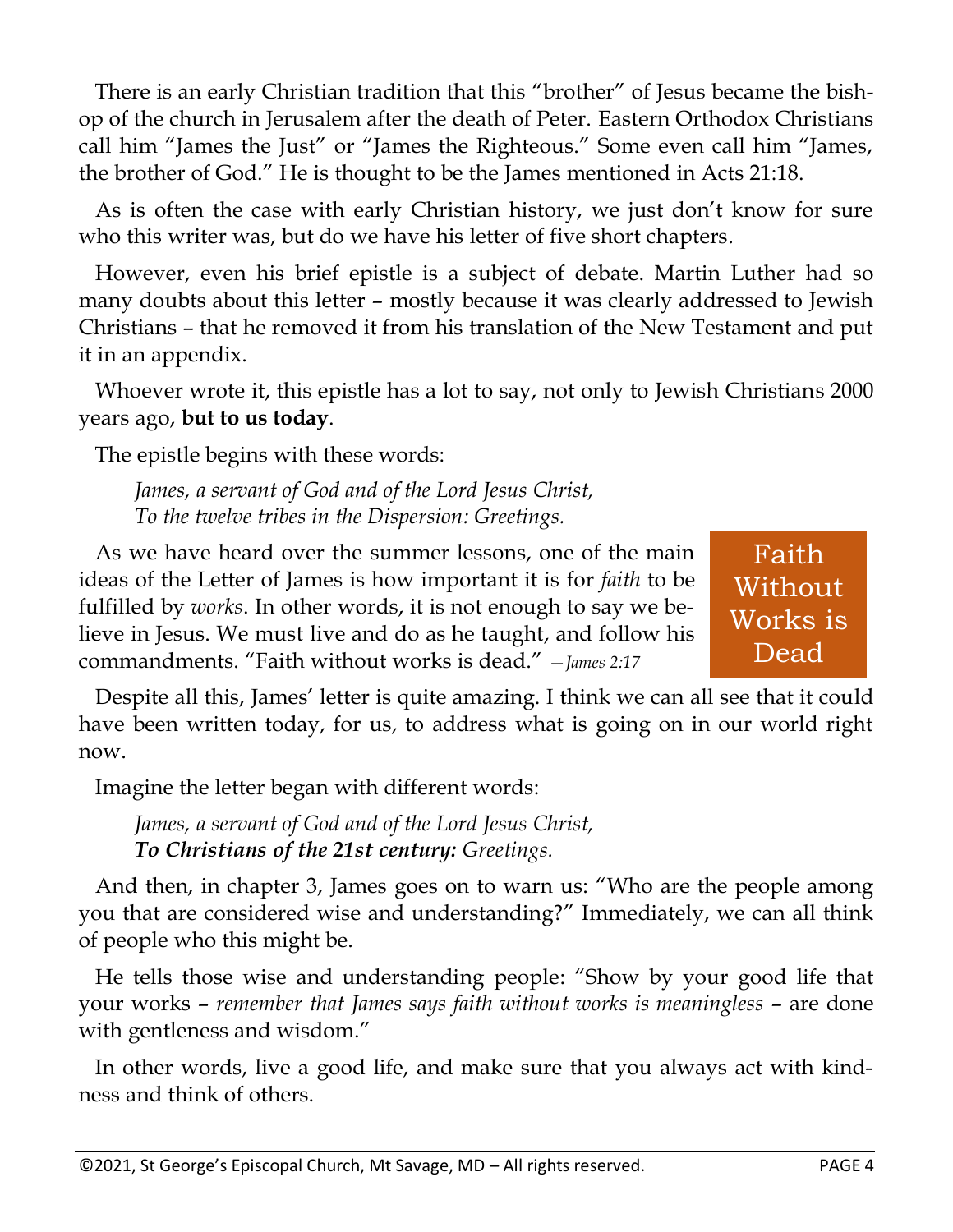He goes on to tell us not to "have bitter envy" or "selfish ambition." How much of today's speaking and writing is full of bitter envy, and how many people are guilty of selfish ambition? He cautions us that "where there is envy and selfish ambition, there will be disorder and wickedness of every kind." I think we can see disorder and weakness happening all the time today.

 James and his fellow Christians were beset by constant "conflict and disputes." He asks where they come from, and then answers his own question: they come from "cravings that are at war within" us.

 In other words, there is conflict and turmoil inside us and all around us: good fighting evil, decency against immorality, truth versus lies, science opposed to baseless rumors and wild conspiracy theories.

 James contrasts all that mayhem and commotion with true, godly wisdom, which is pure, peaceable, gentle, willing to yield, full of mercy and good fruits, without a trace of partiality or hypocrisy.



 There is little of those virtues to be found among us right now, particularly and sadly among those to whom we look for leadership in this troubled time.

 And James promises "a harvest of righteousness" for those who make peace. Once again, having faith is not enough – actions that lead to reconciliation are absolutely required.

 Lastly, he tells us that we all "want something and do not have it." And it's not because we don't ask for it. No, it is because we do not ask in the right way, or with the right intention.

*"O Lord, punish our enemies – those who disagree with us, who always take the wrong side in everything, who are so stubborn they can't see that we are the ones who are right."*

 James says – and I can assure you – God never answers prayers that come from our selfish desire to win, to shame our enemies, to have our own happiness and safety at the expense of others.

 Every time I drive to church up Route 36, I pass a house with a large banner out front that says "All Lives Matter." How I hope those people actually believe those words literally! I always say a prayer that they mean it.

 As I reflected on this passage from the Epistle of James, I was struck by how true and appropriate his words are for us, for the world we live in, and the challenges we are all facing.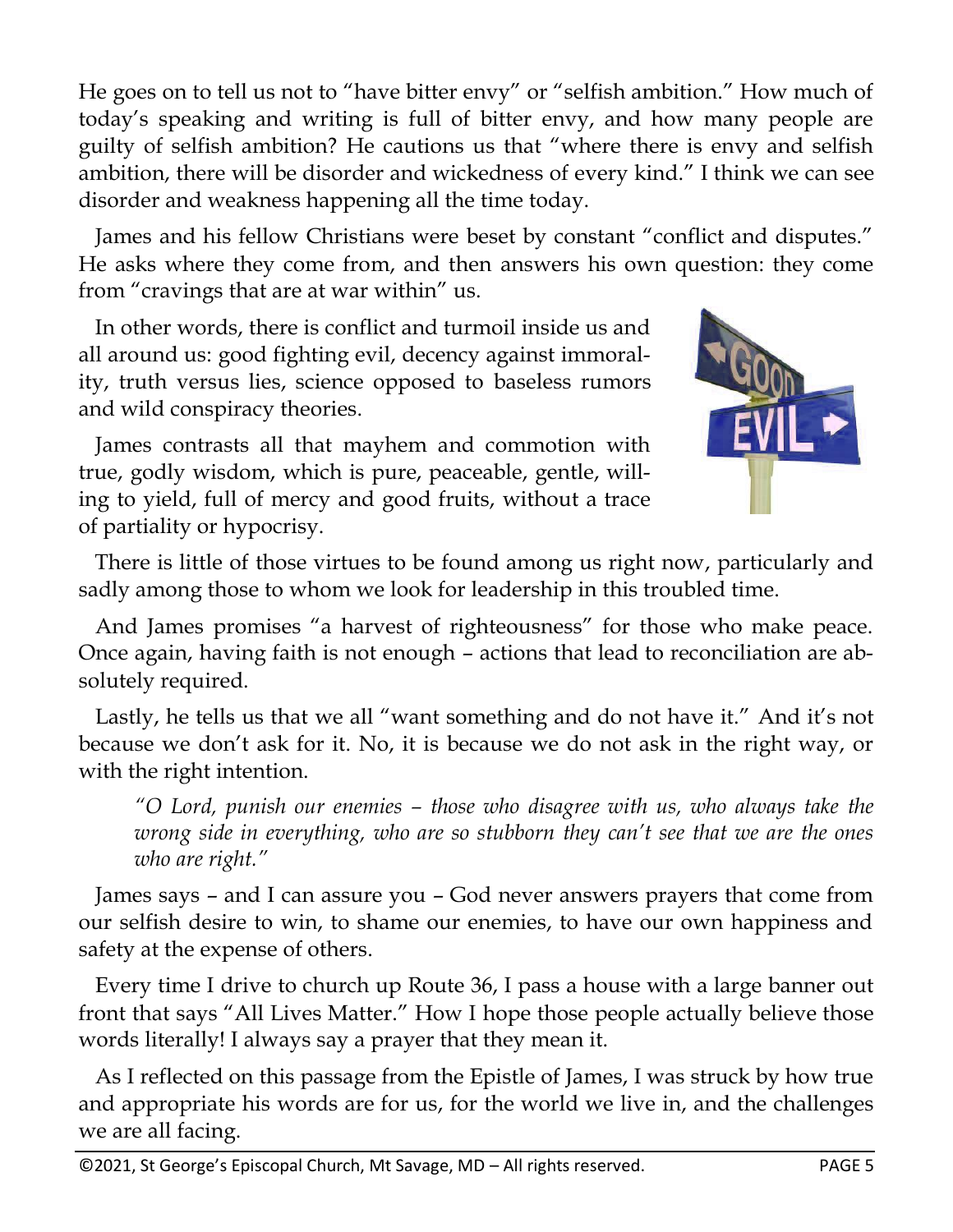We need to take careful heed of James' words to us, and – as we prayed in our opening Collect on September 19th – to remember that we are "placed among things that are passing away," and "to hold fast to those that shall endure." Amen!

#### FROM THE SENIOR WARDEN

The last year has not been an easy year, but thanks to the loyal members and staff of St. George's we are still an alive and functioning parish. Thanks to all who attend and follow the protocols passed on by the CDC and the diocese. Thanks to all who continue their giving to St. George's even if you can not attend in person and thanks to our staff and our officers who continue to see to the business of the parish. I know we are all looking forward to the time when we can go where we want and wear masks or not, as we wish. Thank you to all for your continued prayers for our parish and our country. —*Dee Stallings*

## FROM THE JUNIOR WARDEN

As we move into fall and near winter we need to look at what we need to get done and prepare for the cold months. We only have a couple work days left*. —Jim Rice*

### FROM THE WOMEN OF SAINT GEORGE'S

Our next meeting will be on November 15 at 7 PM in the Dining Room, downstairs from the Parish Hall. The December Christmas Party will be at Hobo's Restaurant – date and time to be announced, subject to the COVID situation.

 We are collecting items for the Family Crisis Center. Donations for November should be washcloths and towels. We will be packing the bags at the November meeting.

 All women of the Church are welcome to attend the meetings, which take place the 3rd Monday of each month at 7 PM in the Dining Room.

#### RUM CAKES FOR CHRISTMAS

Once again this year, the Women of St George's will be selling delicious home-made rum cakes, baked by Judy Branham. The price of each cake is \$20. Please see Peggy Hess to reserve your cake(s) by Sunday, October 3. They will be available at the church in early November.

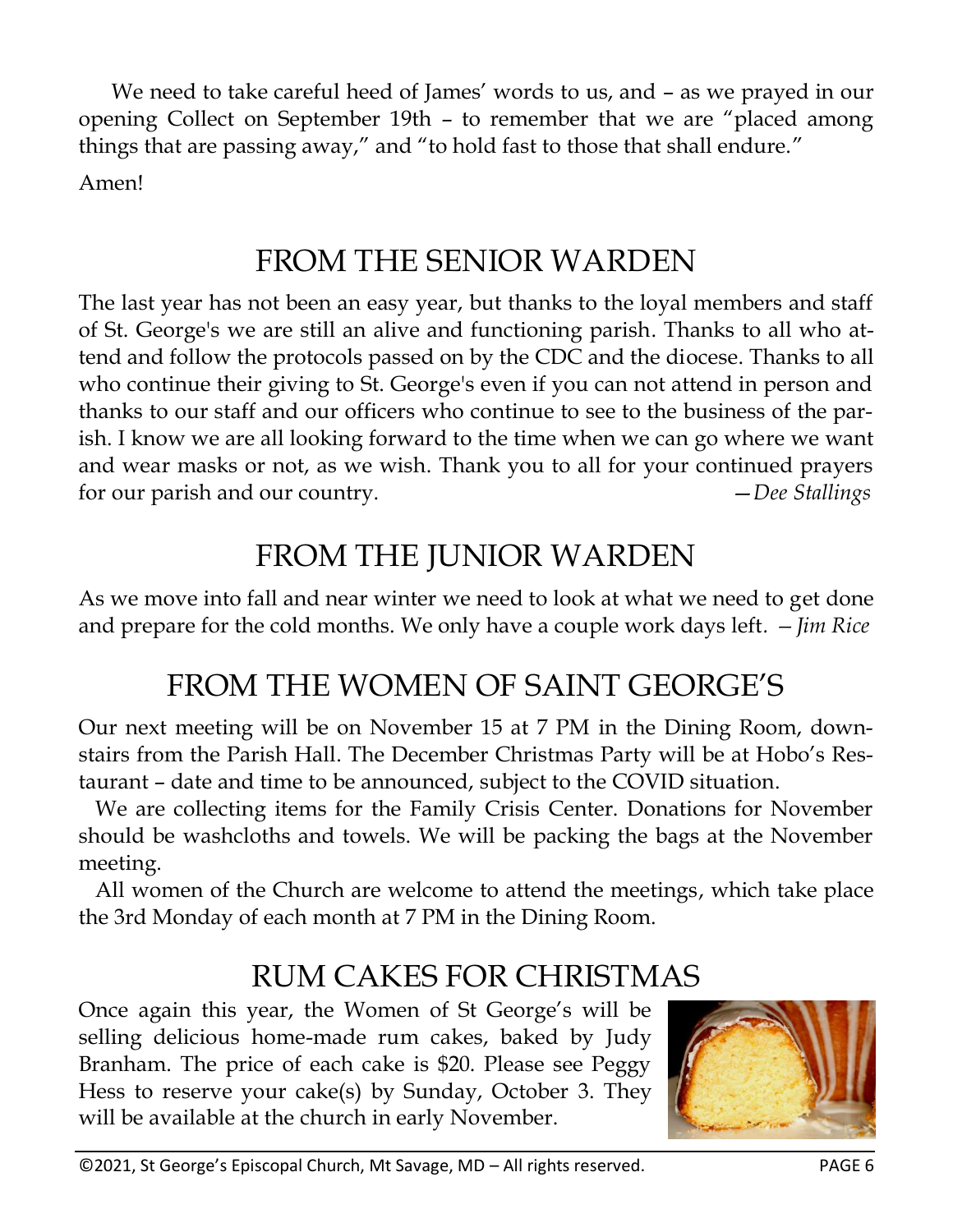#### Bishop Sutton's Eight Rules for Preaching in Difficult Times

1. Preach the gospel, not politics. Preach the Bible only as it feeds into the Good News of Jesus Christ and God's enduring love.

2. Resist giving simple answers to complex problems. Think about the ramifications and implications. Avoid an authoritarian, hierarchical approach (i.e., not "from God  $\rightarrow$  to the preacher  $\rightarrow$  to the people").

3. Be humble in your use of the word "truth." Follow Jesus' method of using parables more than pronouncements.

4. The pulpit is not the place for catharsis and unresolved anger. Get therapy.

5. Love people, not positions. Positions on many issues change with the time, but love is eternal. People remain, to be loved. All public issues are also pastoral issues. Loving people means understanding and empathizing with all sides. Avoid "moralizing" – giving people a list of dos and don'ts (authoritarian). Instead, be a witness to the Gospel.

6. The sermon is the beginning of a hoped-for conversation, not the end of a conversation or the entire conversation. If people don't want to talk with the preacher, then the preacher has failed to stimulate the conversation.

7. Show some courage. Eleanor Roosevelt said, "Courage is more effective, and in the long run, it's easier and less costly than cowardice."

8. Be willing to listen, to change your own mind about an issue, be willing to repent.

#### Four Rules for the Other Side of the Pulpit

1. Cut your preacher some slack. They really are trying to say and do the right thing. Give them the benefit of believing that they are sincere and good-willed.

2. Acknowledge in yourself that Jesus was both a spiritual and political teacher – not partisan, but someone who cares about how people are living their lives.

3. Read and meditate on the cited Scripture passages and have that conversation with God and others that your preacher is inviting you to have. Walking out the door is not a conversation.

4. Be willing to listen, to change your mind about an issue; be willing to repent.

—*The Right Reverend Eugene Taylor Sutton, XIV Bishop of Maryland*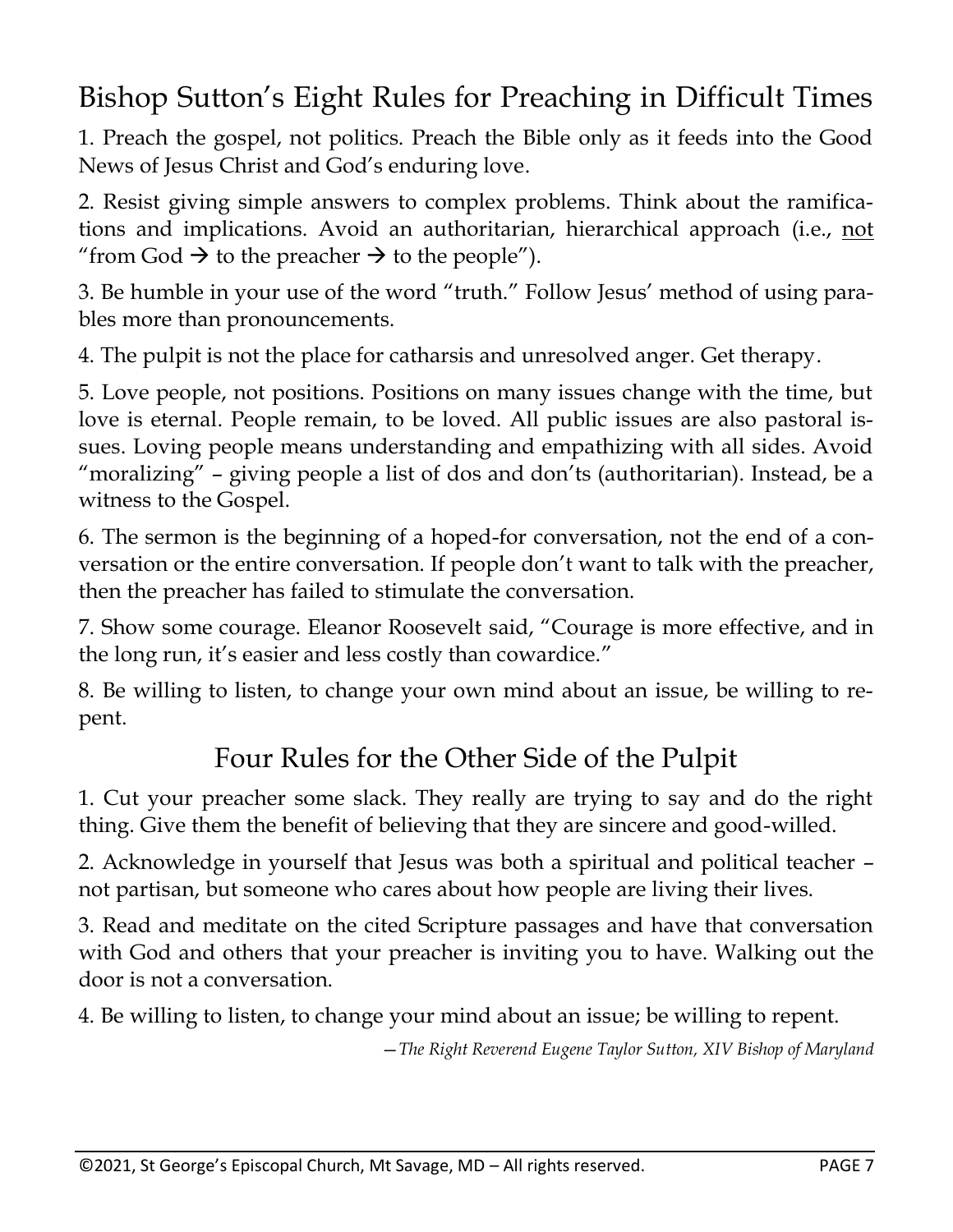

*Seeking to put God's love into action, Habitat for Humanity brings people together to build homes, communities, and hope.*

Habitat for Humanity International was founded in the mid 1970s, a spin off from an initiative by Koinonia Farm to provide affordable housing to low income families in Americus, Georgia.

 The Koinonia Partnership Housing Program involved families in need of adequate shelter working side by side with volunteers to build simple, decent houses, which they would then own with an affordable mortgage. That concept became the centerpiece of Habitat for Humanity.

- Established in 2008, the local affiliate, Allegany County Habitat for Humanity, has built four homes for deserving families: two in Cresaptown, one in Cumberland, and one in Frostburg.
- Homes are built by a mix of skilled tradesmen (some working *pro bono*) and volunteers. This collaborative effort helps to keep costs down so homes are affordable for the prospective homeowners.
- All four of the homes built by Allegany County Habitat for Humanity are occupied by their original owners. It has been gratifying to note the significant difference that decent, affordable housing has made in the quality of life for these families. Potential homeowners are carefully selected, must meet income guidelines, and are expected to participate in the construction of their home, investing "sweat equity" into their residence.

Allegany County Habitat for Humanity has always been an all-volunteer effort and never had paid staff to administer the organization nor to manage and supervise our builds. Maintaining the effort we have for over 12 years and through 4 builds, with only volunteers at all levels is the exception not the rule among Habitat affiliates nationwide.

The Allegany County affiliate faces a number of challenges as it seeks to grow its capacity to make a significant contribution to the provision of affordable home ownership for low-income families here:

- We need to reconstruct our model for staffing a build and working with volunteers. This will probably involve paying a construction manager to coordinate work with our contractor and supervise volunteers on the work site. We are seeking to expand the breadth of skills and expertise on our Board of Directors.
- We are working to begin a build yet this year in South Cumberland where we currently own four building lots. Long term, we want to establish the capacity to build every two years and work on smaller repair projects in the off years.
- We need to engage a loyal following of volunteers and keep them engaged in meaningful service to the community even when we are not building a house.
- To sustain this level of effort, we need to significantly expand our sources of revenue, and we need the resources to hire a part-time executive director and probably to pay for construction management and supervision and training of volunteers.

**Sharon Logsdon** is our Parish Habitat Liaison. Please direct any questions or ideas to her.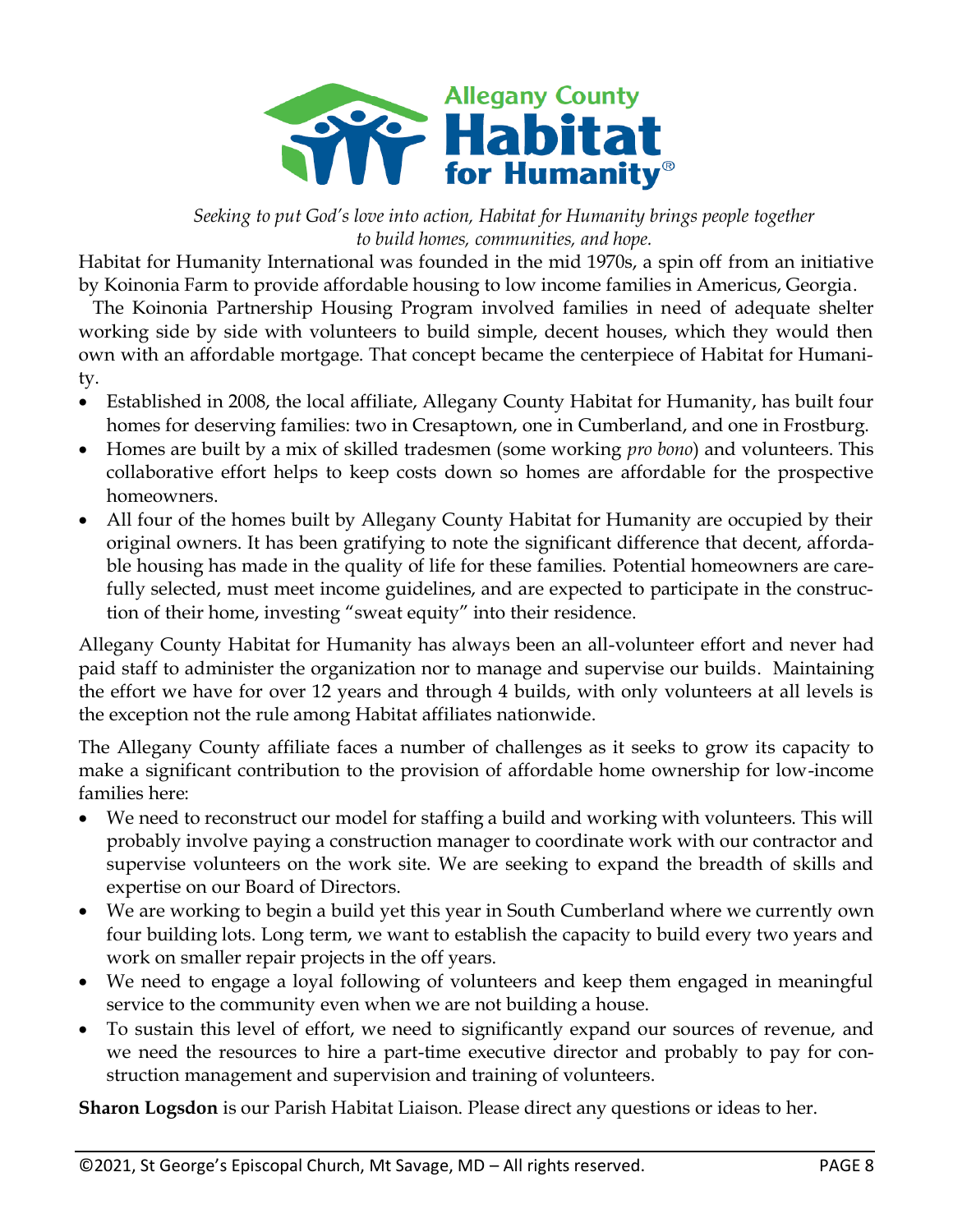## INFORMATION FROM OUR PARISH NURSE

Hopefully we are on the upswing of stopping COVID 19 or at least getting it under control as well as its many variants. Hopefully everyone has received their vaccine and flu shot for this year. For those of you in close contact with small children, who are too young to get the vaccine, remember the vaccine is a way to protect them. The vaccine does not prevent us from getting COVID but lessens the possibility of a life threating event. The current research is limited in long term problems being made worse for those of us with cardiac or respiratory disease. Keep up your mask wearing in crowds and general hand washing.



Just a reminder: we have several parishioners in the nursing homes and homebound. Please remember them in prayers and with cards (but do not visit them because of COVID).

Ruth Beal – Sterling Nursing Home Kaye Dewey – Hearthstone (Lion's Manor) Mary Sue Glass – Sterling Nursing Home

Darrell Glass at home Evelyn & Gene Hausrath at home Eleanor Robinson – Sterling Nursing Home

#### MOUNT SAVAGE FOOD PANTRY



The Food Pantry will be offering gift cards for both Thanksgiving and Christmas. Please contact Karen Bonner or Sharon Logsdon if you know someone in need at any time. The pantry is accepting monetary donations only at this time.

## ADDITIONAL OUTREACH OPPORTUNITIES

**HRDC** is once again collecting new coats, hats and gloves for children (all ages). Please bring all donations to the Church on or before **October 24th** and leave them in the Parish Hall, on or near the coat rack.



**The Union Rescue Mission** is in need of diapers (sizes 4-6), baby wipes, feminine hygiene products, and men's deodorant and socks. Place these items in the box in the Parish Hall.

| October 31 | All Saints and All Souls Sunday (transferred from November 1st)<br>Procession and prayers through the cemetery (weather permitting) |
|------------|-------------------------------------------------------------------------------------------------------------------------------------|
| November 7 | Annual Parish Meeting after the service                                                                                             |
|            | November 12-13   237th Convention of the Diocese of Maryland                                                                        |

### SPECIAL EVENTS COMING UP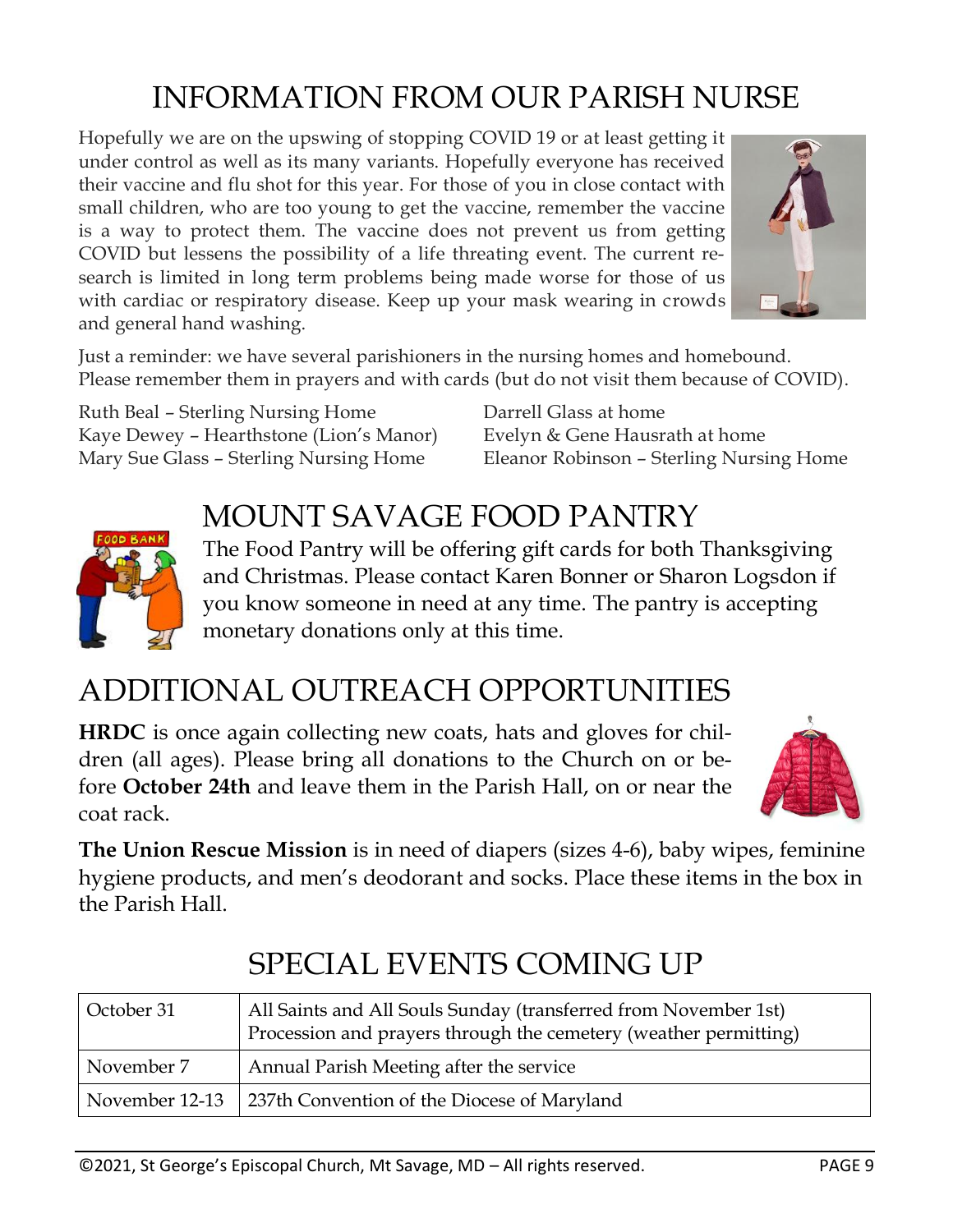# Saint George's Prayer List

Joshua Abbot Ruth Beal Porter Beard John Bridges, Rusty Bridges & Shirley Bridges Dennis Carder Emma Carnell Fred & Della Cook Bob Croft Ellen Jenkins Davis Dawn Downey Robert Flynn Clarence Finzel George Frankenberry Jr. Sarah Frantz Charles Glass, Darrell & MarySue Glass Jeff Hall Angela Hill Evelyn Hausrath Harvey Hogamier Judy Hudson Tammy Kern Tyler Kisamore Susan Kirby Grace Lepley Carol McCleaf Diana Michael Carolyn Monahan Janet Reynard Ken Shaffer Henry Snyder Sandra Swanger Janie Taccino Dave Thomas Grayson Turano Amen.



#### Prayer for the Sick

O God of heavenly powers, by the might of your command you drive away from our bodies all sickness and all infirmity: Be present in your goodness with your servants for whom we pray, that their weakness may be banished and their strength restored; and that, their health being renewed, they may bless your holy Name; through Jesus Christ our Lord.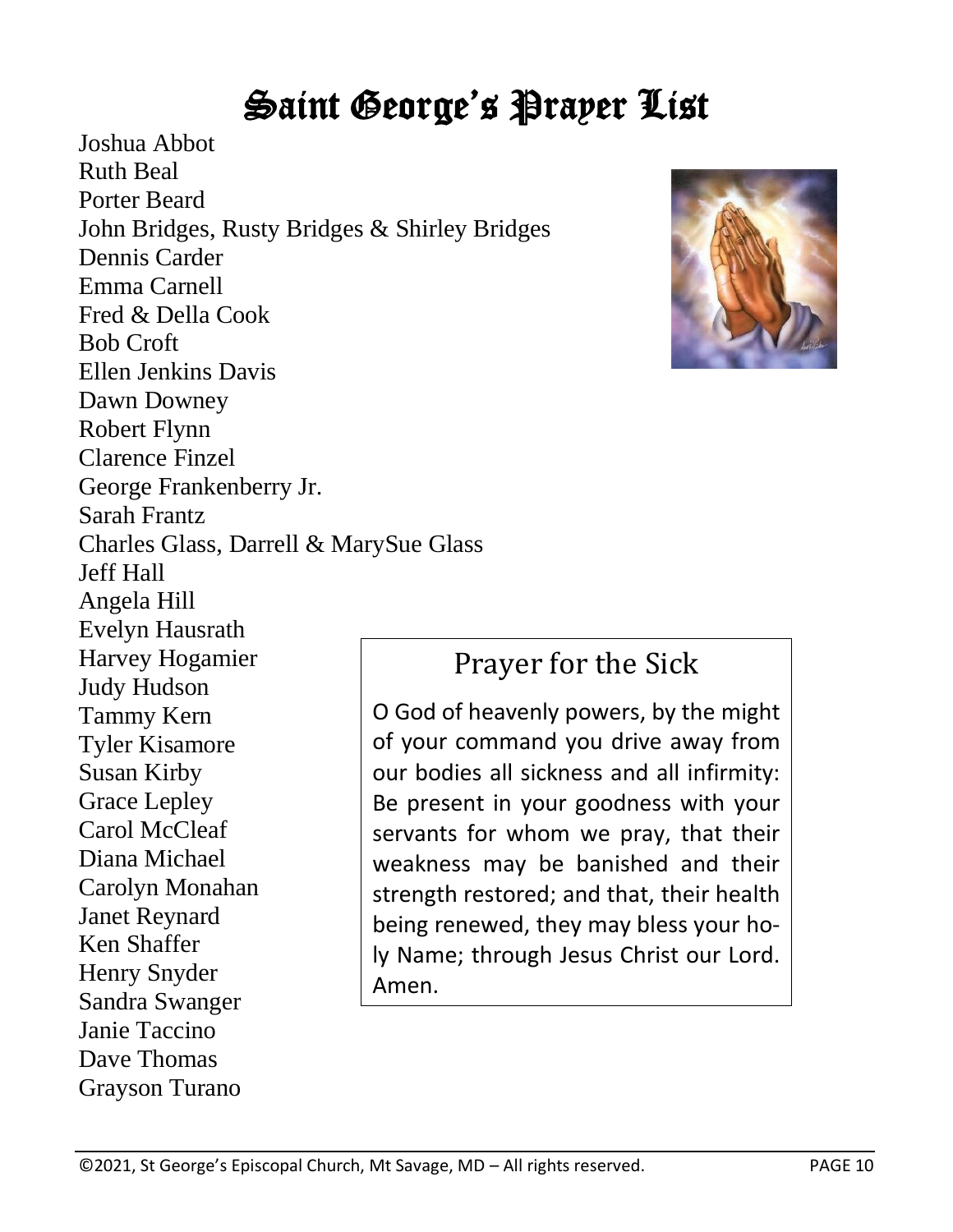## Birthdays & Anniversaries

# September October

Clifton Hobbs Tom Beal Bradley Preston Cooper Preston Ryan Diehl Jeremy Snyder Darrell Glass Alison Downey Mei-Le Apalucci Jerry Davis Mary Sue Glass Kyle Kreiger-Manor Ashley Femi Leslie Bob Weatherholt Hye Rice Madyson Parks

#### Anniversaries Anniversaries

Andrew & Sarah Eva & Jim Wilson Craig & Debbie Joe & Alice Neder

#### Birthdays Birthdays

Maggie Tumy Judy Boston David Snyder Brian Geary Jennifer Bonner Savannah Preston Noah Preston Chris Davis Jeremey Bradshaw Autumn Beal Workman Robert Otto George Stevenson John Watts, Jr. Tom Kaufman Jim Wilson Samuel Johnson Parker Radditz

Billi & Amy Davis Joe & Tracy Winn Betty Jane & Kee Vicky & Rick Glass